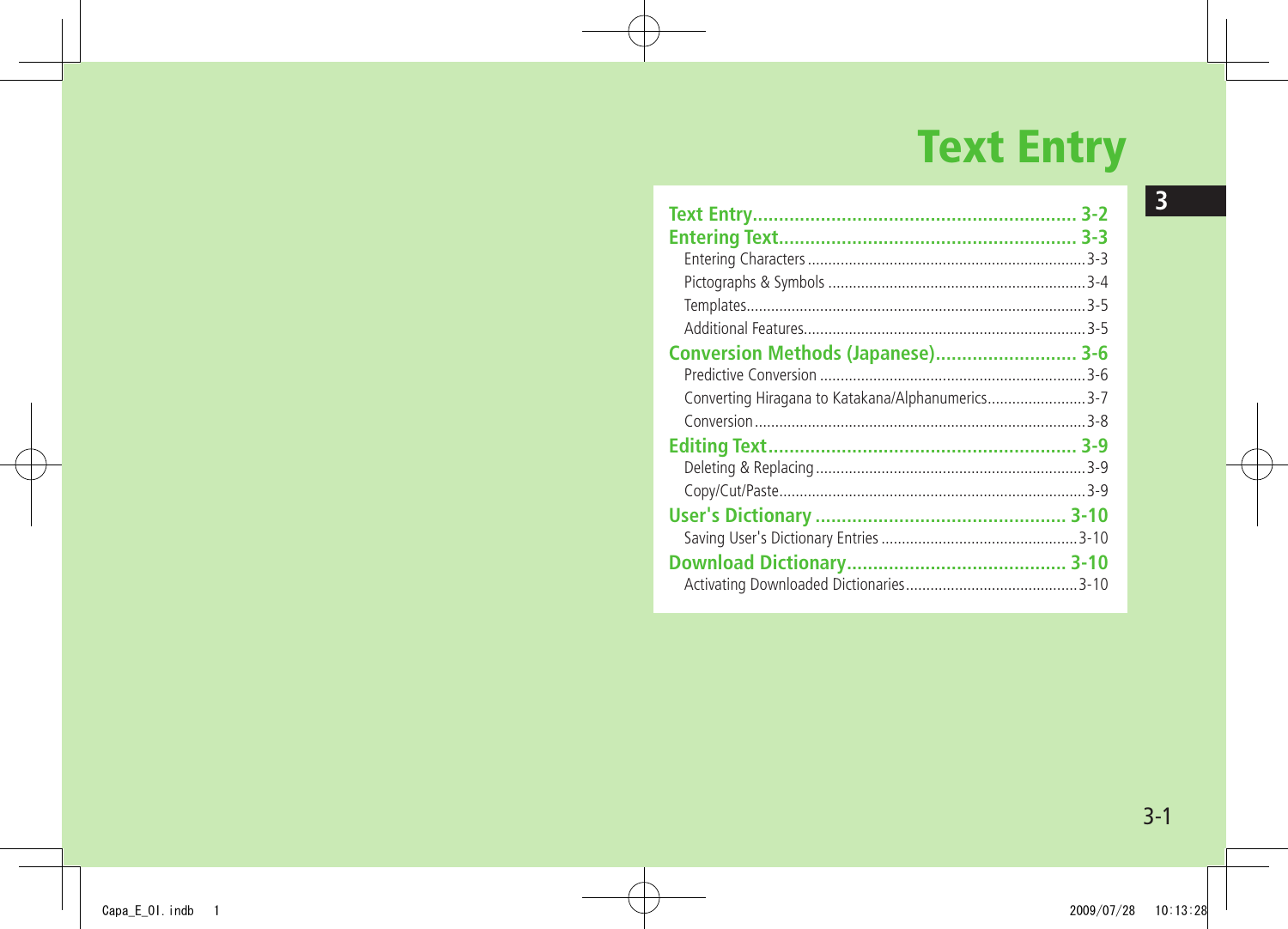# <span id="page-1-0"></span>**Text Entry**

#### **Enter alphanumerics, hiragana, kanji, katakana, symbols and pictographs.**

● Three types of character input methods are available: Mode 1 (5-touch), Mode 2 (2-touch), Mode 3 (NIKO-touch) In this guide, examples are described in Mode 1 (5-touch).

## **Mode 2 (2-touch)/Mode 3 (NIKO-touch)**

Press two numeric keys to enter a character.

● List of Key Assignments (rep. 19-15 to 17)

#### ■ **Help**

Help describes text entry operations.

 $>$  In text entry window,  $\boxed{\mathbf{x}}$  [Menu]  $\rightarrow$  *Help*  $\rightarrow$  Select an item



| <b>O</b> Character Input Methods                                  | <b>Operations</b>         |
|-------------------------------------------------------------------|---------------------------|
| $2:$ Mode 2 (2-touch)                                             | Press and hold            |
| 但: Mode 3 (NIKO-touch)<br>• No icon appears for Mode 1 (5-touch). | (⊠)[Mode]                 |
| <sup>o</sup> Input Modes*                                         | <b>Operations</b>         |
| abc: Alphanumerics                                                | ⊠∏Mode]                   |
| 123: Numbers                                                      |                           |
| 漢: Kanji (hiragana)                                               |                           |
| tt: Katakana                                                      |                           |
| <b>@</b> Double-byte/Single-byte*                                 | <b>Operations</b>         |
| 1/1: Double-byte                                                  | ั⊻ <sup>,</sup> )[Menu] → |
| 1/2: Single-byte                                                  | 2bytes character          |
|                                                                   | (1byte character)         |
| <b>@ Remaining/Maximum Bytes in Message</b>                       |                           |

\* Operations in Mode 3 (NIKO-touch):  $2P.19-17$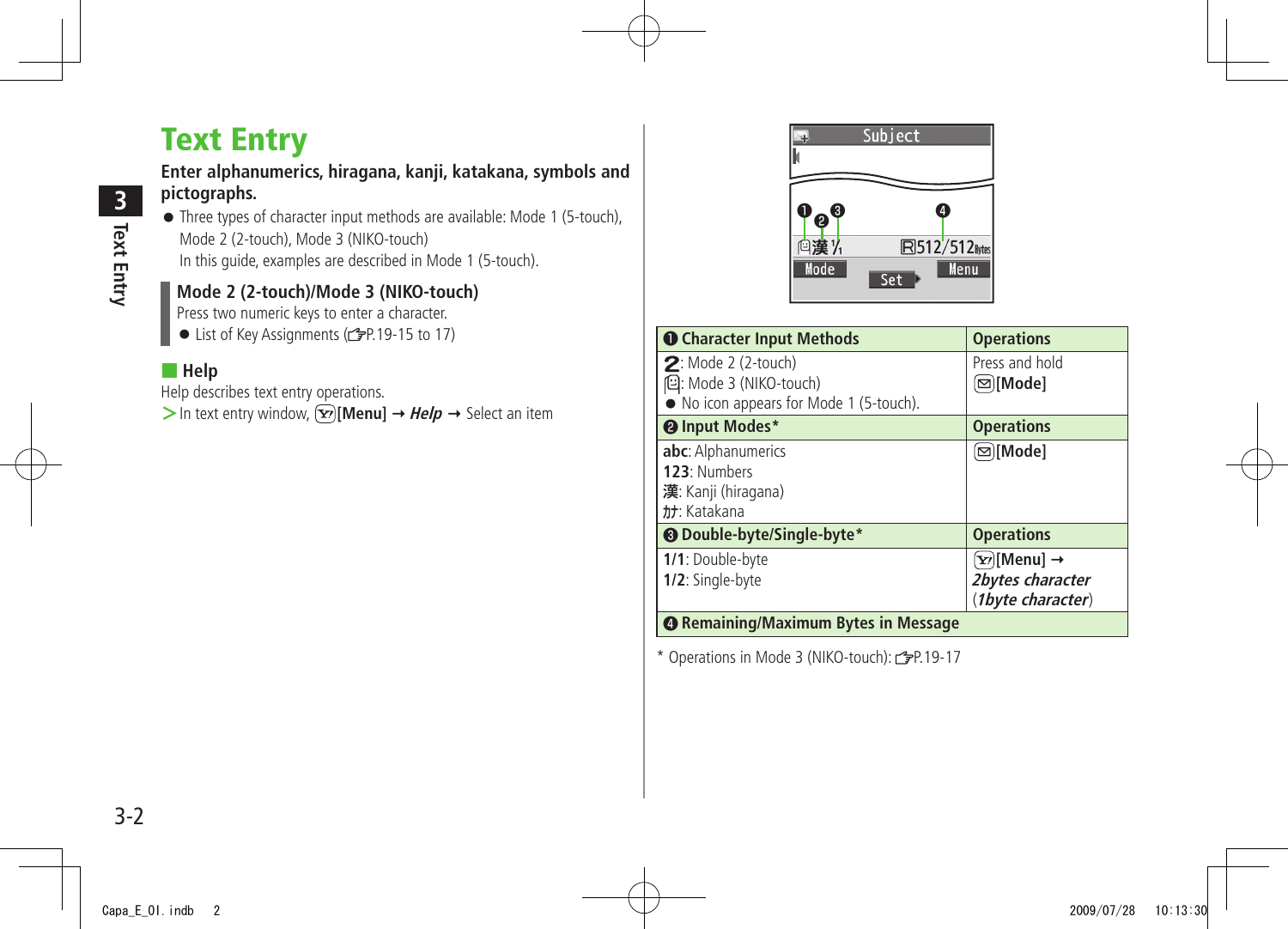# <span id="page-2-0"></span>**Entering Text**

## **Entering Characters**

## **Example: Enter** 鈴木

- **1** In alphanumerics mode, **□** twice to switch to kanji (hiragana) mode
	- $\vec{\sigma}$ :  $\vec{\sigma}$  three times
	- $\overline{\Phi}$ :  $\overline{\Theta}$  \*  $\rightarrow$   $\overline{\Theta}$  three times  $\rightarrow$   $\overline{\ast}$ )
	- き: (2) twice
	- \* When the next character is on the same key, press  $\circledcirc$  first to move cursor.
- **2** to enter Predictive Candidates List

**3** to select 鈴木

- To change word before converting, press  $(717) \times 10^{-1}$
- There are four types of word suggestion lists: **Predictive Candidates**, **Conversion Candidates**, **Context Forecast** and **abc/123/Kana Candidates**   $(r = P.3-6)$

| Last name                                                              |      |
|------------------------------------------------------------------------|------|
| 鈴木                                                                     |      |
|                                                                        |      |
|                                                                        |      |
| Pred. cand.                                                            | 1/17 |
| 鈴木 スズキ 鈴城 鈴置<br>すずき 鱸 寿松木 SUZUKI<br>錫 寿州貴 鋤 涼樹 スズキ<br>FFRFFR f f b ffh |      |
| Conv.<br>Select                                                        |      |

Last name

すず間

## **Other Input Functions**

| Enter katakana/<br>alphanumerics             | Press $\boxed{\infty}$ [Mode] several times to select<br>an input mode $\rightarrow$ Enter characters                                                                                                                                                          |  |
|----------------------------------------------|----------------------------------------------------------------------------------------------------------------------------------------------------------------------------------------------------------------------------------------------------------------|--|
| Enter small kana<br>(つ, ッ, etc.)             | Enter a character $\rightarrow$ (C) to convert to<br>small character<br>• Alternatively, press a key repeatedly<br>to enter an assigned small kana.                                                                                                            |  |
| Enter upper case<br>characters               | Enter a character $\rightarrow$ $\curvearrowright$<br>• Alternatively, press a key repeatedly to<br>enter an assigned upper case character.                                                                                                                    |  |
| Add "or"                                     | Enter a character to add "or $\degree$ $\rightarrow$<br>$\overline{\star}$ for $\degree$ or $\overline{\star}$ twice for $\degree$<br>• In single-byte katakana mode, " and "<br>are entered as a single-byte character.                                       |  |
| <b>Insert line break</b>                     | Press $[Q$ ][Line FD] to insert line<br>breaks in text                                                                                                                                                                                                         |  |
| Insert space at end of text                  | l ol                                                                                                                                                                                                                                                           |  |
| Insert space within text                     | Press $(\pm)$ repeatedly until single-byte<br>space appears*, or $\left[\frac{V}{2}\right]$ [Menu] $\rightarrow$<br>Pictograms/symbols $\rightarrow$ Space to enter<br>a space (Double-byte (single-byte) space<br>is entered in 2 bytes (1 byte) input mode.) |  |
| Toggle characters in<br>reverse order        | $\Omega$ [Rev]<br>Example: From c, press to toggle as<br>follows: $c \rightarrow b \rightarrow a \rightarrow 2$                                                                                                                                                |  |
| Move cursor to beginning/<br>end of sentence | $\left[\nabla r\right]$ [Menu] → Jump → To beginning<br>or To end                                                                                                                                                                                              |  |
| Undo                                         | [၂] [Undo]                                                                                                                                                                                                                                                     |  |

\* Space cannot be entered within text in number mode by following the steps above. Use symbol list.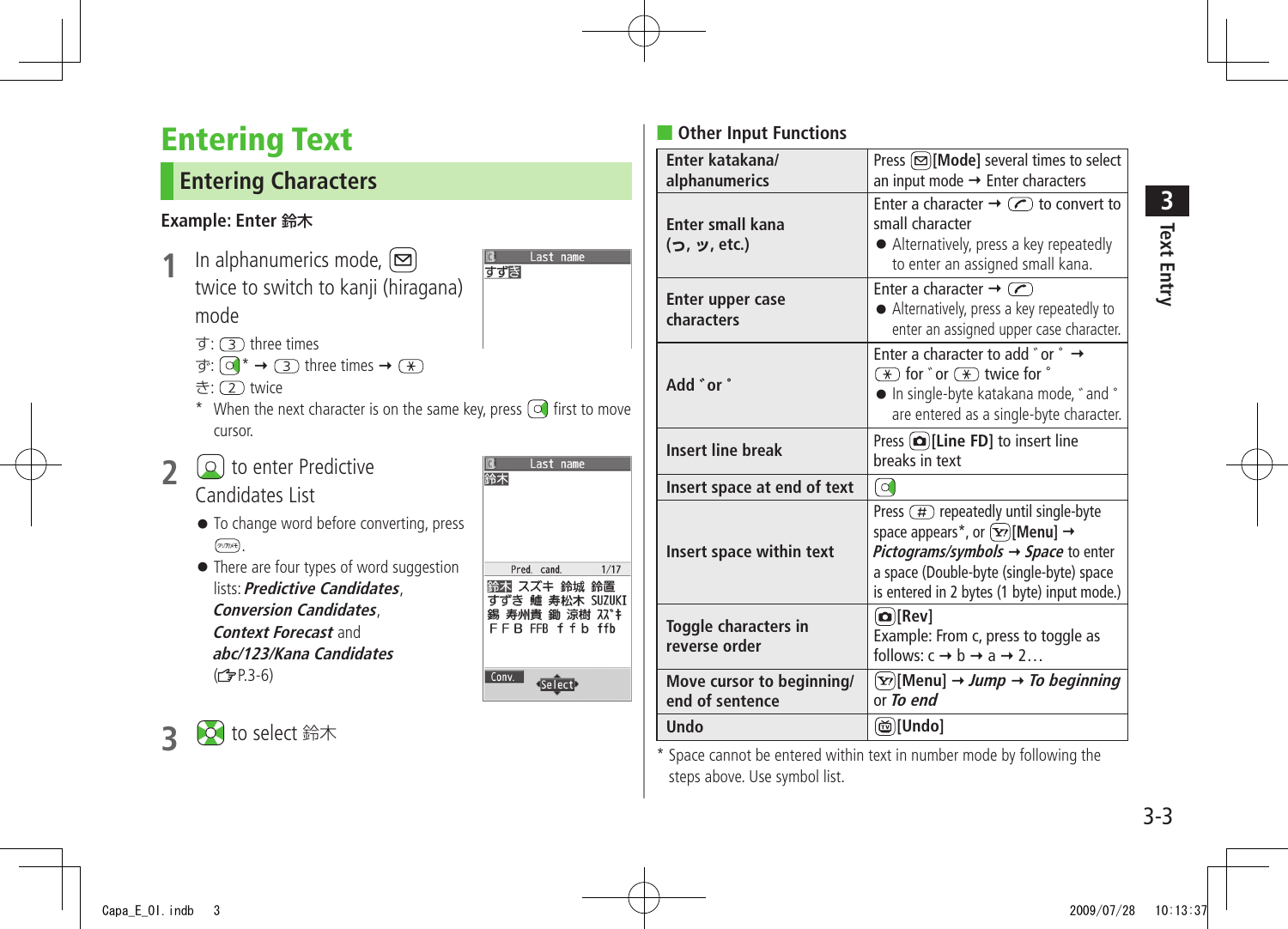## <span id="page-3-0"></span>**Pictographs & Symbols**

● Pictographs do not appear in messages sent to incompatible SoftBank handsets or e-mail.

#### **1 Pictographs**

In kanji (hiragana)/katakana/alphanumerics mode,  $\rightarrow$ SoftBank pictograph list appears.

## **Symbols**

Press and hold  $(\overline{H})$ 

Single-byte symbol list appears.

- **2** to select a pictograph or symbol
	- Symbol List: 台P.19-18

#### **Note**

- Alternatively, follow the steps to access pictograph or symbol: **[Menu] Pictograms/symbols**
- List Log may appear first.

## **Entering Cross-carrier Pictographs**

Press  $\circled{m}$  or  $\circled{m}$  to toggle lists (Universal pictograph list, Log, Full pictograph list and My Pictograms).

## ■ **Functions Available in Pictograph/Symbol List**

| Enter same pictograph or<br>symbol again                          | ⊠)[Cont.]                                                                                         |
|-------------------------------------------------------------------|---------------------------------------------------------------------------------------------------|
| Toggle pictograph/symbol<br>list                                  | [Y][Pict./Symbol]                                                                                 |
| Jump to previous/next<br>page                                     | $\boxed{\blacktriangle}$ / $\boxed{\blacktriangledown}$                                           |
| Toggle full screen/standard<br>screen                             | $\overline{\mathcal{C}}$                                                                          |
| Toggle double/single-byte<br>symbol and log<br>[symbol list only] | [@][1byte/2bytes/Log]<br>● (茴) to toggle in reverse                                               |
| Toggle pictograph lists<br>[pictograph list only]                 | <b>@JunivrsI. '/Full/My Pict. '/</b><br>NxtMyPic <sup>2</sup> /Loq]<br>● [齒] to toggle in reverse |
| <b>Close list</b>                                                 | クリアメモ                                                                                             |

1 In S! Mail Subject/Text/Signature field or Subject field for Auto-sort Setting only

2 In S! Mail Text field only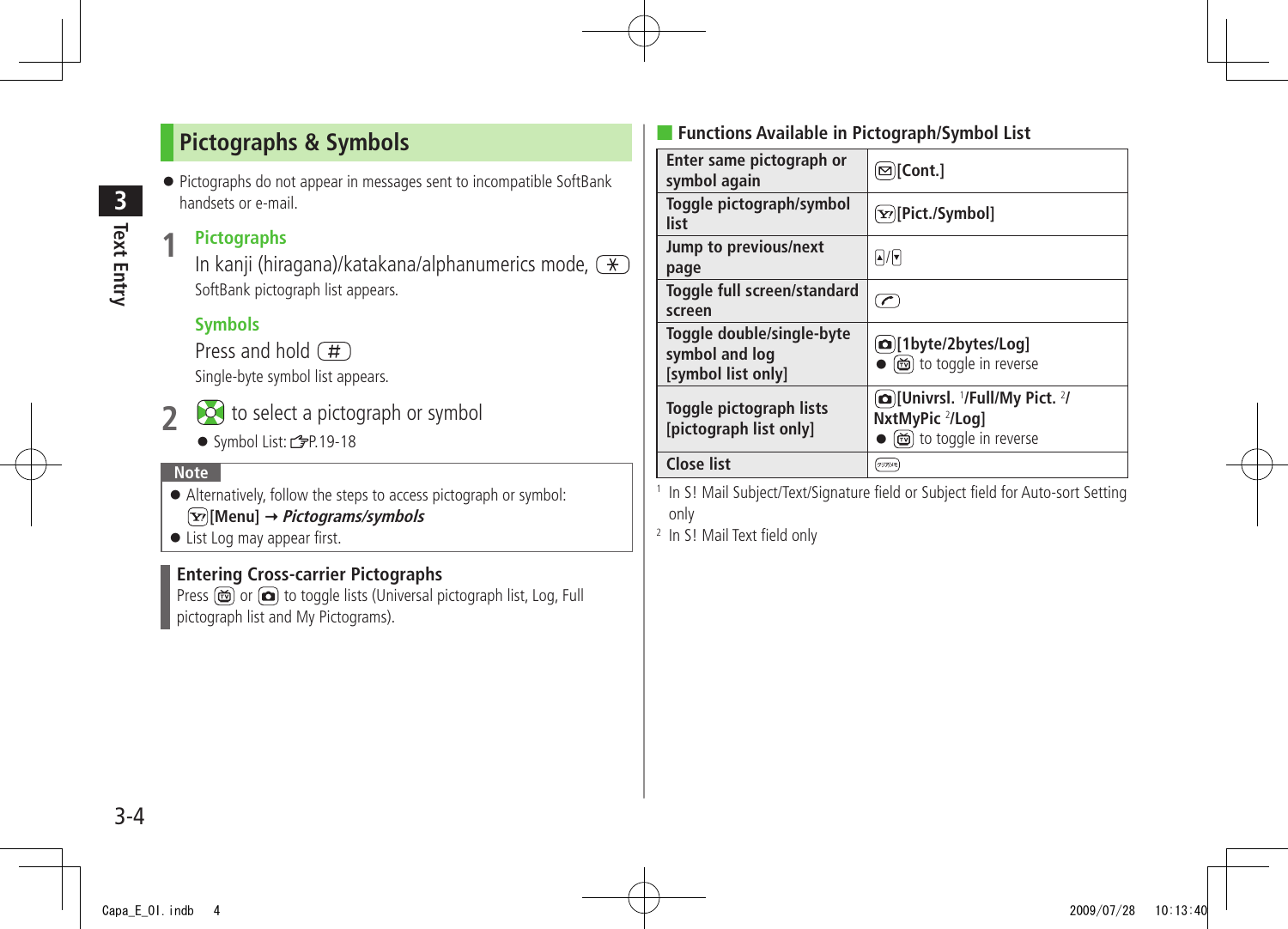## <span id="page-4-0"></span>**Templates**

**Insert templates (greetings, URLs, emoticons) or edit preinstalled templates.**

## **Inserting Templates**

- In text entry window, press and hold  $(\ast)$ 
	- Not available in number mode.
- Select a category  $\rightarrow$  Select a template

#### **Note**

● Alternatively, in a text entry window, **[Y][Menu]** → *Input assistance* → **Templates** to enter a template

## **Editing Templates**

**Main Menu > Tools > Templates/Users Dic. > Templates** 

- **1** Select a category
- $\text{Highlight a template} \rightarrow \text{[} \text{Edit} \text{]} \rightarrow \text{Edit template}$

## ■ **Reset Edited Templates**

 $\triangleright$  After Step 1, (highlight a template  $\rightarrow$ )  $\sqrt{\mathbf{x}}$  [Menu]  $\rightarrow$  **Reset this** or **Reset all** (→ For **Reset all**, enter Phone Password) → YES

### ■ **Manage Template Folders**

- $>$  In Step 1, highlight a category  $\rightarrow \infty$  **[Menu]**  $\rightarrow$  *Edit folder name*  $\rightarrow$ Edit folder name
- $\bullet$  To reset folder name,  $\boxed{\mathbf{x}}$  **Menul**  $\rightarrow$  *Reset name*  $\rightarrow$  **YES**

## **Additional Features**

- In text entry window,  $\boxed{\mathbf{Y}}$  [Menu]  $\rightarrow$  *Input assistance*
- 2 Select an item (See below)

| <b>Item</b>                 | <b>Operation/Description</b>                                                                                                            |
|-----------------------------|-----------------------------------------------------------------------------------------------------------------------------------------|
| Kuten Code                  | Enter a character code (c FP.19-19)<br>> Enter a character code (4 digits)                                                              |
| Input date/<br>time         | Select a style to enter date/time<br>$\triangleright$ Select a display style $\rightarrow$ Enter date/time                              |
| Quote phone<br><b>hook</b>  | Quote Phone Book entry detail<br>Select an entry $\rightarrow$ Check item(s) to quote $\rightarrow$<br>⊠ Finish]                        |
| <b>Quote accnt</b><br>detls | <b>Ouote Account Details</b><br>$\triangleright$ Enter Phone Password $\rightarrow$ Check item(s) to quote $\rightarrow$<br>(⊠)[Finish] |
| <b>Bar code</b><br>reader   | Activate Bar Code Reader to insert scanned result<br>$(\mathcal{F}P.12-11)$                                                             |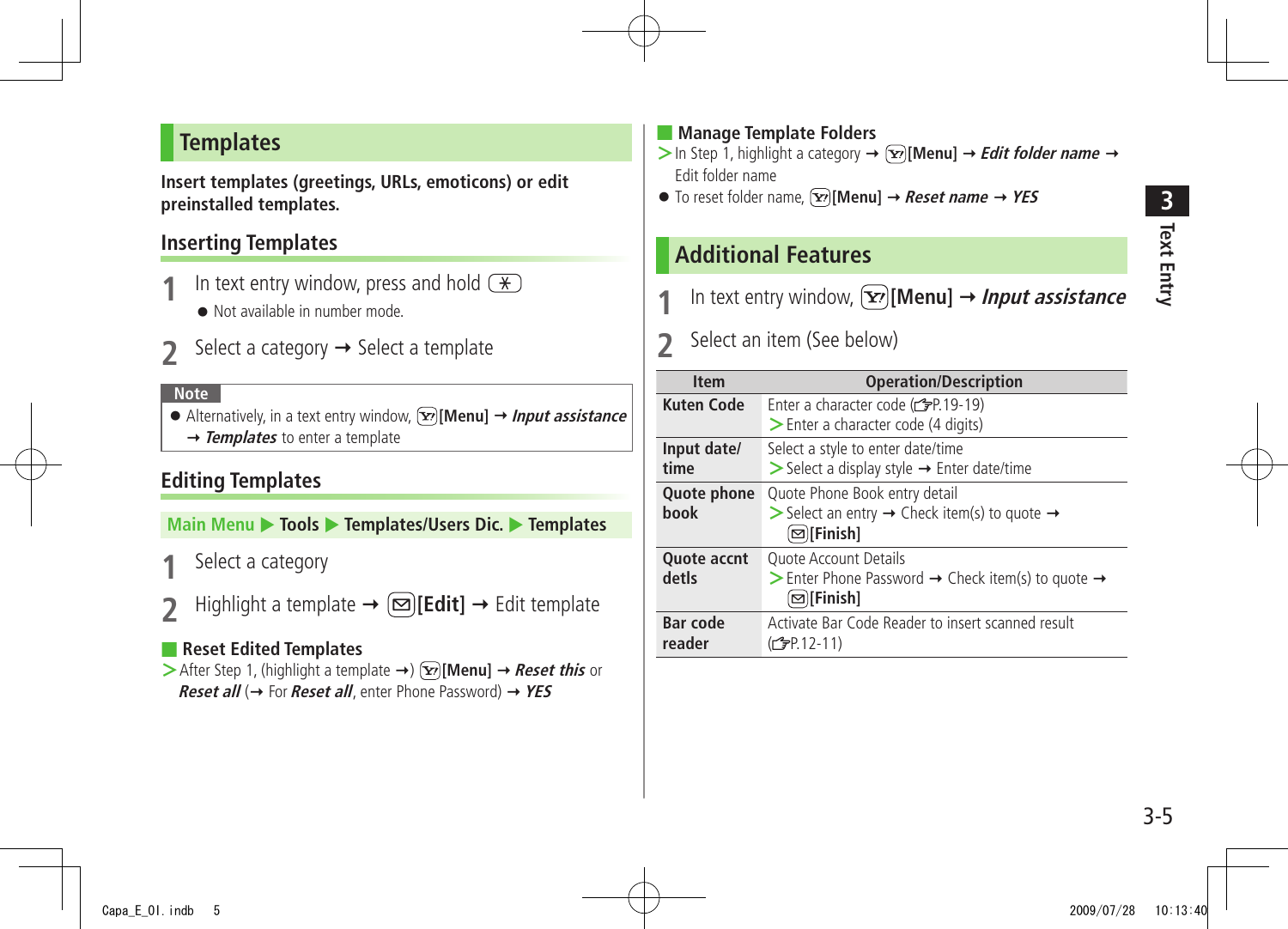# <span id="page-5-0"></span>**Conversion Methods (Japanese)**

## **Predictive Conversion**

**The following suggestion lists appear while entering text or after a word is fixed.**

| While                                 | <b>Predictive</b><br><b>Candidates</b> | Lists likely conversions (Predictive<br>Candidates) and matching conversions<br>(Conversion Candidates)<br>Predictive Candidates わ→私, わたし, etc.<br>Conversion Candidates わ→和, 輪, etc. |
|---------------------------------------|----------------------------------------|---------------------------------------------------------------------------------------------------------------------------------------------------------------------------------------|
| <b>Entering</b><br><b>Text</b>        | <b>Conversion</b><br><b>Candidates</b> | Suggests matching conversions<br>Example: わ → 和, 輪, etc.                                                                                                                              |
| abc/123/<br>Kana<br><b>Candidates</b> |                                        | Lists alphanumerics/katakana assigned to<br>key (子P.3-7)                                                                                                                              |
| After a<br>Word is<br><b>Fixed</b>    | Context<br><b>Forecast</b>             | Suggests words likely to follow<br>Example: 私 is fixed → です, の, は, etc.                                                                                                               |

- Predictions change with each letter entered.
- Press **<b>E [Pred.]/[Conv.]** to toggle Predictive Candidates List and Conversion Candidates List.

#### **Note**

● 931P learns entered characters and suggests them for future conversions  $(r = P.3-8)$ .

## **Example: Enter** 私の鼻

- **1** In kanji (hiragana) mode, わ is entered and Predictive Candidates List appears.
- **2** to move to Predictive Candidates List  $\rightarrow$   $\odot$  to select  $\mathbb{A}$ 私 is entered and Context Forecast List appears.
- **3** (**0**) to move to Context Forecast List  $\rightarrow$   $\circledcirc$  to select  $\circledcirc$ の is entered and Context Forecast List appears.
- $4 \circledcirc + 5$

はな is entered and Predictive Candidates List appears.

**5 [Conv.]**

Conversion Candidates List appears.

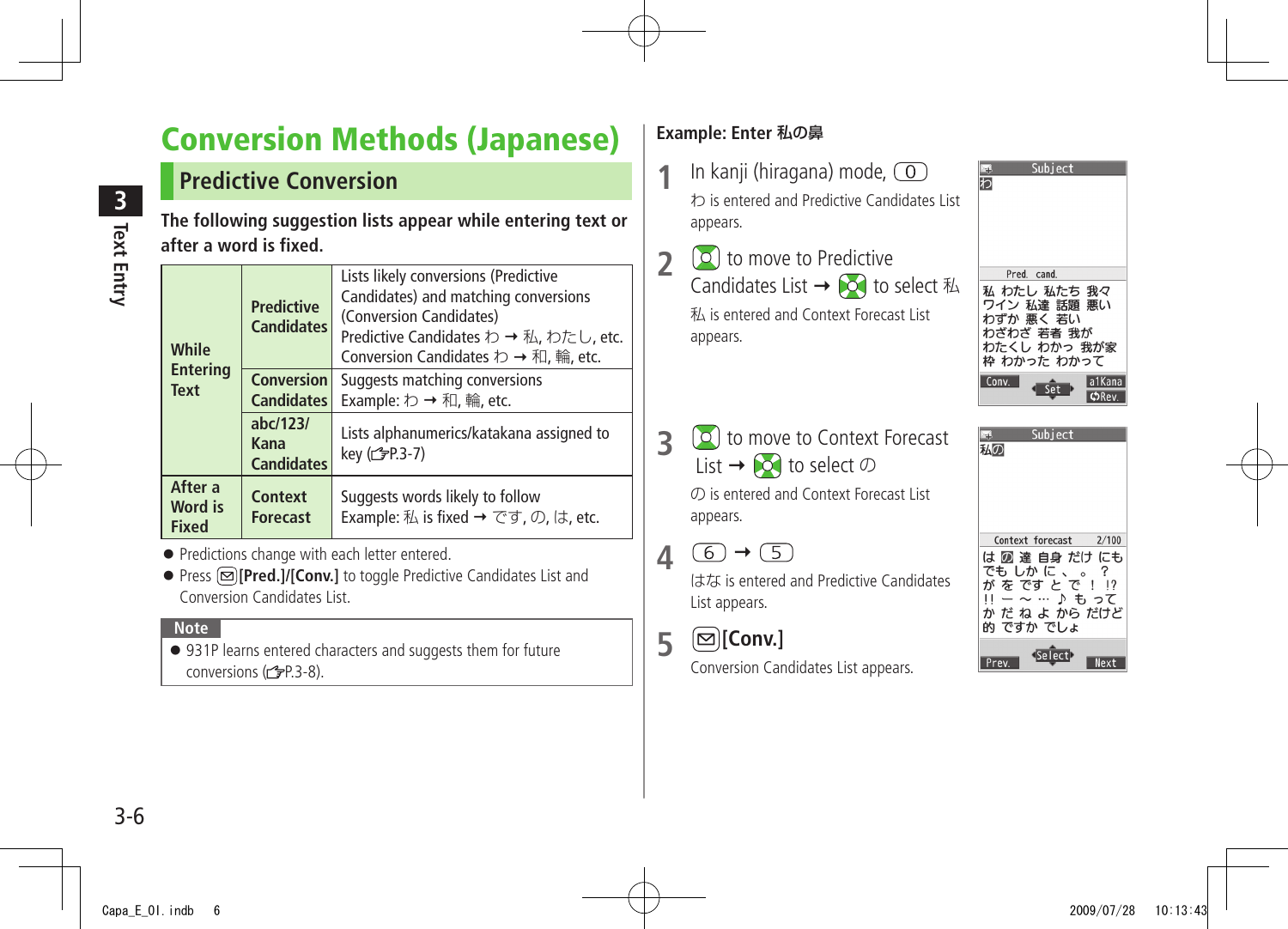<span id="page-6-0"></span>



#### **If the Word is Not Listed**

Press (ppped) to return to hiragana, and segment hiragana to convert separately.

Example: Segment はるか into はる and か, then convert to 春香

① Move cursor to る, then convert はる to 春 → ●

② Convert  $\uparrow$  to 香 →  $\lceil \bullet \rceil$ 

### **Using Previously Entered Words**

Enter the first one or two hiragana to access previously entered words in the list.

## **Converting Hiragana to Katakana/ Alphanumerics**

**Enter katakana and alphanumerics in kanji (hiragana) mode. Date and time can be entered quickly.**

**Example 1: Enter OK**

| <b>Step</b>    |                |                           |                                   |    |
|----------------|----------------|---------------------------|-----------------------------------|----|
| Kev            | 6<br>(3 times) | $\overline{5}$<br>(twice) | $\boxed{\mathbf{x}}$ a1Kana]      | X. |
| <b>Display</b> | ß۱             | ふに                        | abc/123/Kana<br><b>Candidates</b> | OK |

● Press **●** after highlighting **OK**.

#### **Example 2: Enter 10:30 or 10/30**

| Step           |         |                                   |                      |
|----------------|---------|-----------------------------------|----------------------|
| Kev            | 1631607 | $\boxed{\mathbf{Y}}$ [a1Kana]     |                      |
| <b>Display</b> | あわさわ    | abc/123/Kana<br><b>Candidates</b> | 10:30<br>or<br>10/30 |

● Press **●** after highlighting **10:30** or **10/30**.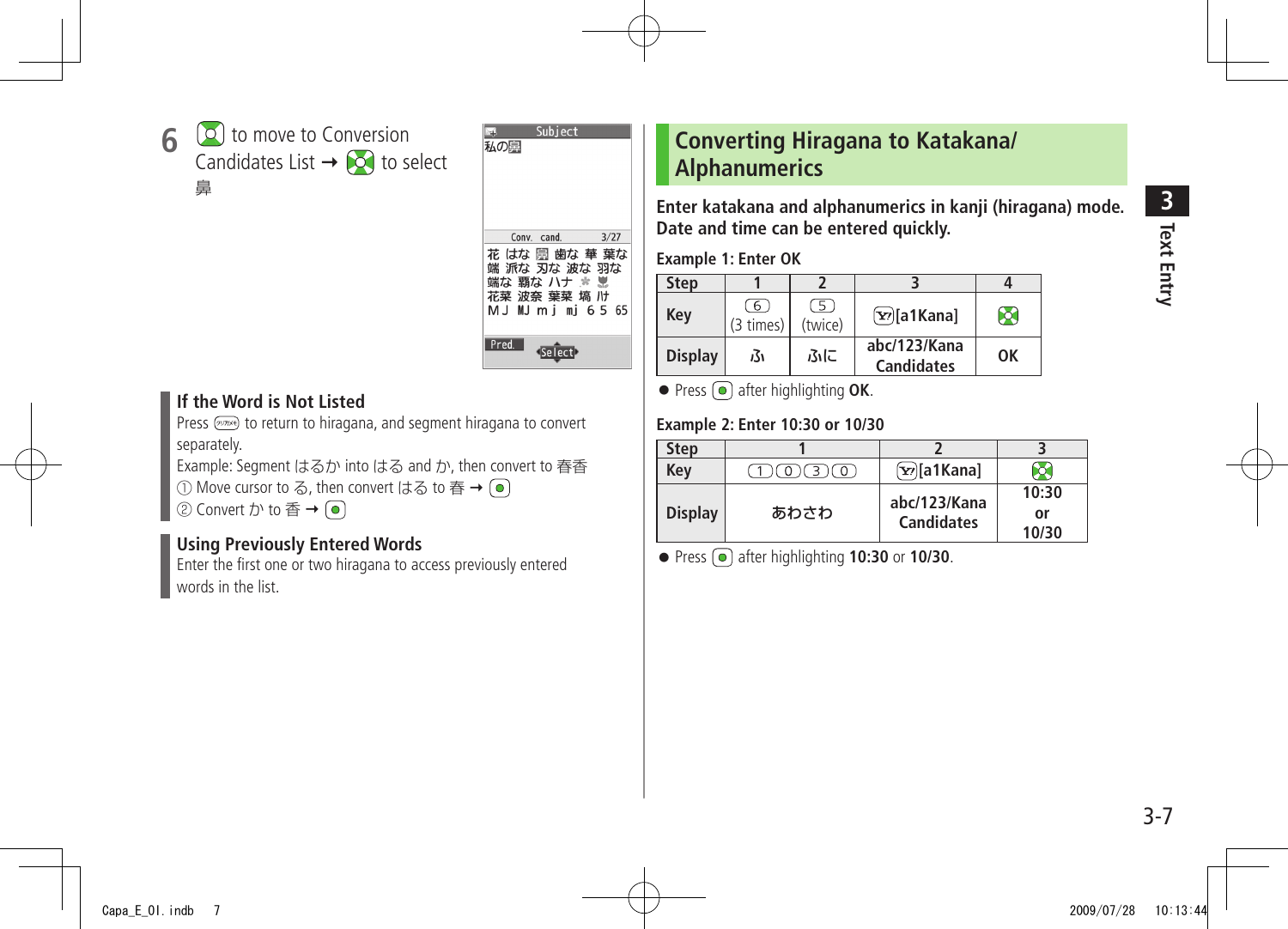## <span id="page-7-0"></span>**Conversion**

## **Viewing Learned Words**

- In text entry window,  $\boxed{\mathbf{x}}$ **[Menu]**  $\rightarrow$ **Text entry setting Learned words**
- Select a row  $\rightarrow$  Select a log

#### **Delete Learned Words**

 $>$  In Step 2, (highlight a log  $\rightarrow$  )  $\overline{Y}$  [Menu]  $\rightarrow$  *Delete this* or *Delete all* (→ For *Delete all*, enter Phone Password) → YES

**Tip**

Settings Set Learning Feature Off for Secret Mode/Secret Data Only ●Delete All Learned Words (rep.18-10)

## **Activating/Canceling Prediction List**

**<Default> ON**

In text entry window,  $[\mathbf{x}$ <sup>2</sup> [Menu]  $\rightarrow$ **Text entry setting**

## **2** Select an item (See below)

| <b>Item</b>          | <b>Operation/Description</b>                                                                  |
|----------------------|-----------------------------------------------------------------------------------------------|
| <b>Predict</b>       | Activate/cancel Predictive Candidates and Context<br>Forecast lists.                          |
| Candidate<br>display | Activate/cancel Context Forecast list                                                         |
| quide                | 2/NIKO-touch Activate/cancel Conversion Candidates quidance for<br>2/NIKO-touch input method. |

## **3 ON** or **OFF**

## **Fixing Entered Characters Automatically**

**<Default> OFF**

**Fix character in Mode 1 (5-touch) automatically after specified time elapses.**

- In text entry window,  $\boxed{\mathbf{x}}$ **[Menu]**  $\rightarrow$ **Text entry setting**
- *Character set time*  $\rightarrow$  Select a speed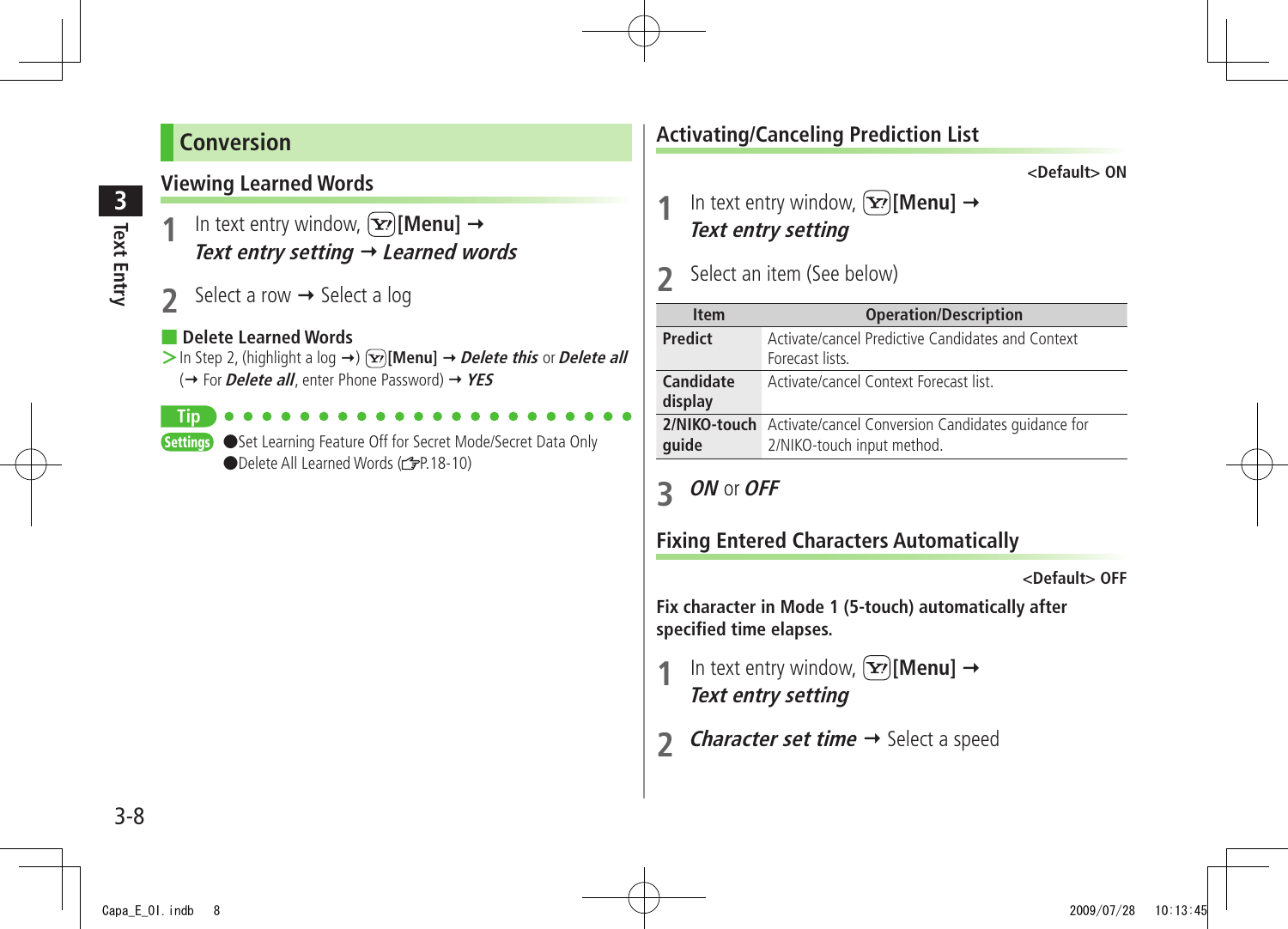# <span id="page-8-0"></span>**Editing Text**

# **Deleting & Replacing**

## **1 Delete Characters within Lines**

Place cursor before a character  $\rightarrow$   $\sim$ 

A character after cursor is deleted.

● Press and hold (purse) to delete all characters after cursor.

## **Delete Characters from the End of Text**

Place cursor at the end of text  $\rightarrow$   $\sim$ A character before cursor is deleted.

- Press and hold  $(2077)$  to delete all characters before cursor.
- **2** Enter another character

## **Copy/Cut/Paste**

**Copy/cut text (up to 5000 double-byte/10000 single-byte) and paste to another place.**

In text entry window,  $[\mathbf{x}$ <sup>r</sup>)[Menu]  $\rightarrow$  *Copy* or *Cut* 

## **2 Select Text to Copy/Cut** Place cursor before (or after) text to select  $\rightarrow$  $\Theta$  **[Start]**  $\rightarrow$  Place cursor after (or before) text  $\rightarrow$ **[End]**

### **Select All**  $\boxed{\mathbf{Y}}$  [All]  $\rightarrow \boxed{\bullet}$  [End]

**3** Place cursor at target location  $\rightarrow$   $(\mathbf{x})$ [Menu]  $\rightarrow$ **Paste**